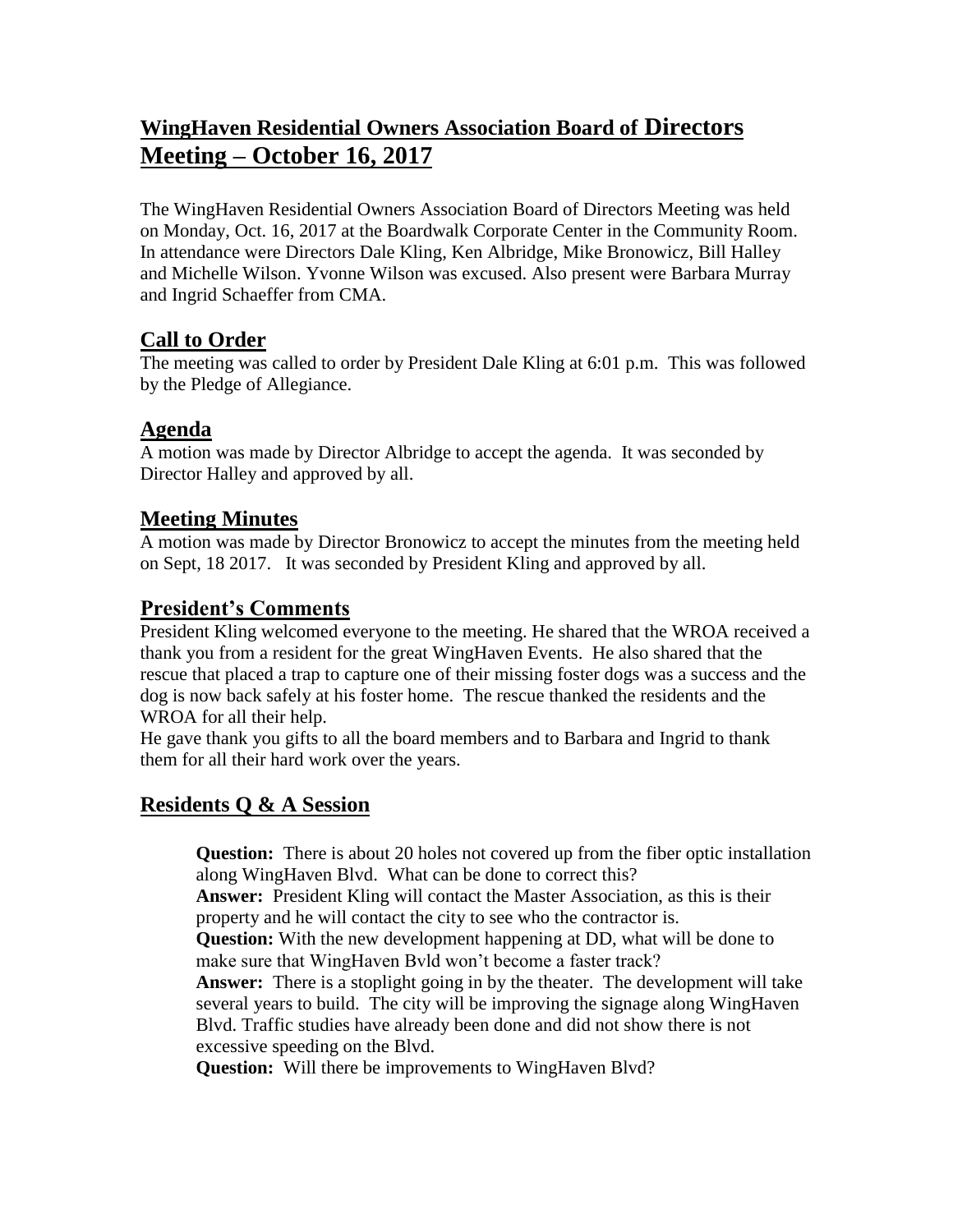**Answer:** WingHaven Blvd will be resurfaced including cross walks and ADA improvements, will start in 2019.

#### **Treasurer's Report**

Director Albridge reported that our total income thru September was \$550K. This is \$3,000 less than last year at this time. We are collecting fewer late fees. The alleys are running under budget by \$1,000. Our operating income is \$450k which is \$12k less than last year. We continue to look forward to a good year for WingHaven. As always, any questions can be emailed to Director Albridge. His email address is listed on the WROA website….www.wroa.info.

#### **Committee Reports**

**WingHaven Events –** Oct 7 was the last concert of the season. The bonfire was provided by Runyon Landscaping. Oct 21 is the Trunk or Treat done by the Winghaven Business Association. December  $3<sup>rd</sup>$  is the Gingerbread soiree. We are currently accepting gingerbread entries.

**Architectural –** Director Albridge reported there were nine requests and the committee approved eight requests. One request is pending city approval.

**Grounds –** Runyon Landscaping is currently removing trees that are close to homes.

**Beautification –** John from Grasser electric will be looking at the electrical panels in the Park and garden to make them easier to open and close. Street signs and poles are being looked into by the city and the Master Association. Dave Castens and Director Halley looked at all the signs and submitted a list to the WROA and the Master Association.

**Neighborhood Watch -** It has been noted that vandalism and theft is happening to residents who have been leaving their garages open and cars unlocked. Everyone is doing a great job keeping an eye out on the neighborhood. The next meeting will be in November.

### **Management Report**

Twenty-three violation letters were sent out. Seventeen residents are with the attorney. Total fees that have been collected since the last meeting are \$1185.03. Update on Monument repair (Acculift) Dig rite has sprayed the grass. Bud met with Duckett Creek, there is a 20ft trench under the monument. Ameren has stated there is an electrical line under the monument, they can not say for certain how far down it is and if it incased. Acculift will need to hand dig two 3 foot holes at each end of the monument. The electric may need to be shut off and Ameren will charge a fee for that. The fee for Acculift will increase by \$75 an hour to hand dig the holes at each end of the monument.